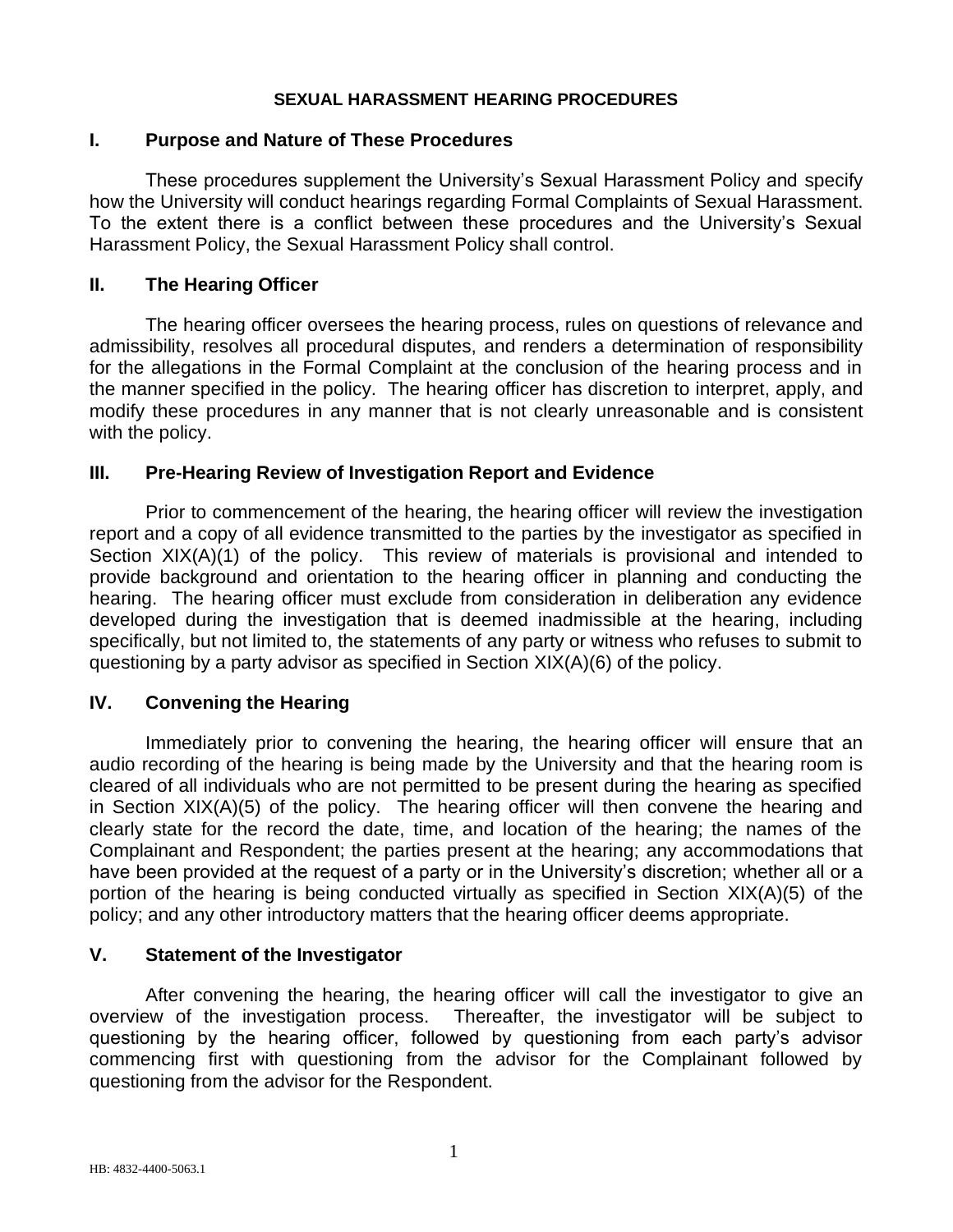# **VI. Statements of the Parties**

After questioning of the investigator is complete, the hearing officer will invite the Complainant to provide a statement to the hearing officer regarding the events in question and identify and comment on any non-testimonial evidence the Complainant believes is relevant. After the Complainant has made a statement, or waived the right to make a statement, the Complainant will be subject to questioning by the hearing officer, followed by questioning from the advisor for the Respondent.

After questioning of the Complainant is complete, the hearing officer will invite the Respondent to provide a statement to the hearing officer regarding the events in question and to identify and comment on any non-testimonial evidence the Complainant believes is relevant. After the Respondent has made a statement, or waived the right to make a statement, the Respondent will be subject to questioning by the hearing officer, followed by questioning from the advisor for the Complainant.

## **VII. Testimony of Witnesses**

After questioning of the parties is complete, witnesses will be called to testify in the order determined by the hearing officer. Unlike the parties, witnesses will not be invited to make a statement but, instead, will be subject to questioning from the hearing officer followed by questioning from each party's advisor commencing first with questioning from the advisor for the Complainant followed by questioning from the advisor for the Respondent.

## **VIII. Investigation Materials**

After the questioning of witnesses is complete, the hearing officer will identify any portion of the evidence developed during the investigation that the hearing officer has determined should be excluded from the hearing record based on rulings made at the prehearing conference, during the hearing itself, due to the refusal of a party or witness to submit to questioning by a party advisor, or for any other reason. The hearing officer will then provide the parties a final opportunity to raise any additional objections to inclusion of any other portions of the investigation record into evidence and resolve any such objections. All evidence from the investigation and hearing not specifically excluded by the hearing officer shall be deemed admitted into the hearing record and may be considered by the hearing officer as part of the deliberation.

## **IX. Closing Argument**

After the questioning of the witnesses is complete, the hearing officer will invite the Complainant to make a closing argument. After the Complainant has made a closing argument, or waived the right to make a closing argument, the hearing officer will invite the Complainant to make a closing argument.

## **X. Deliberation**

After closing arguments are complete, the hearing officer will conclude the hearing and deliberate and render a determination as specified in Section XIX(A)(7) of the policy.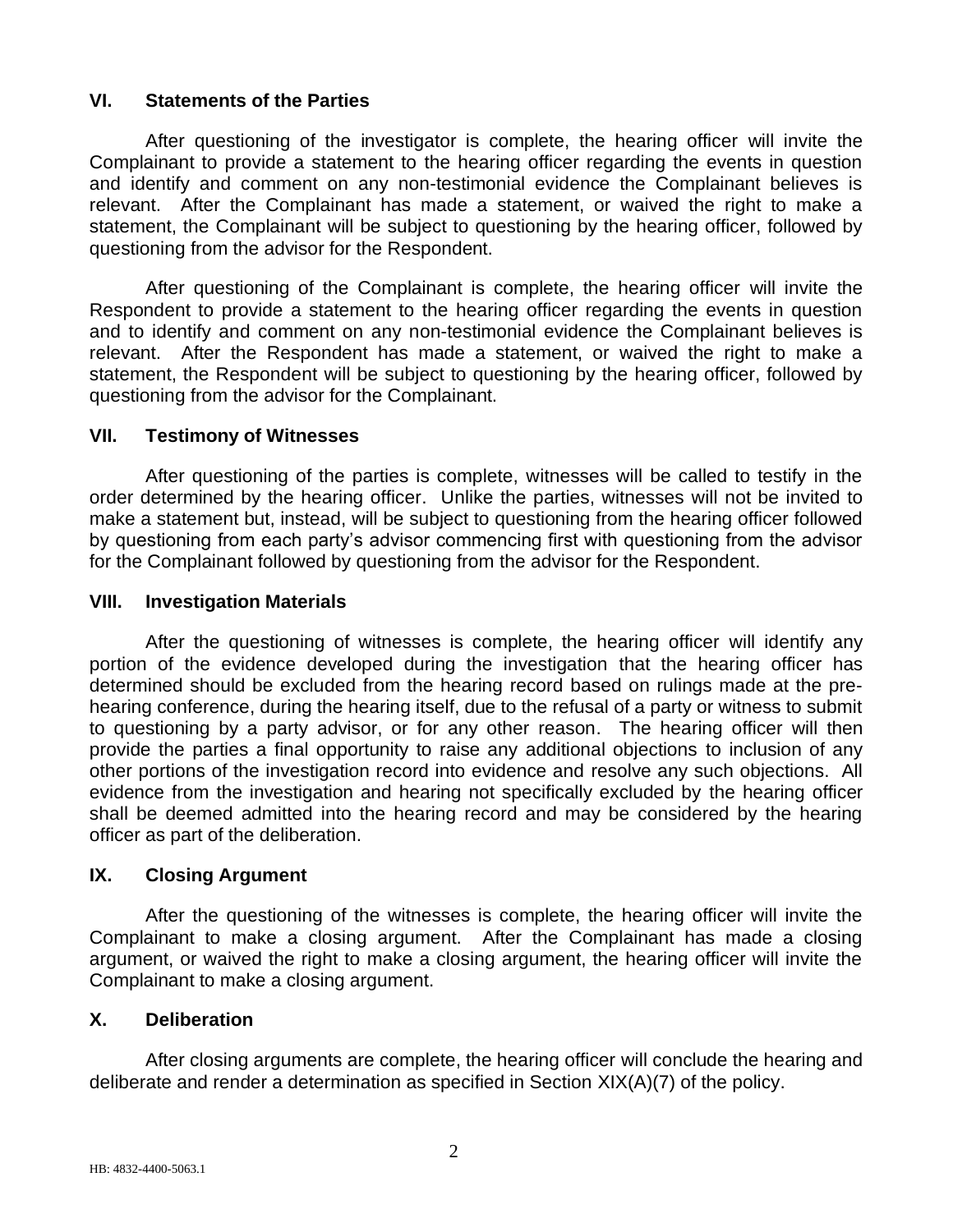# **XI. Access to and Use of Investigation Evidence**

During the hearing, the parties and their advisors shall have access to the investigation report and a copy of all evidence transmitted to the parties by the investigator as specified in Section XIX(A)(5) of the policy. Such evidence may be utilized in the questioning of witnesses where relevant. Non-testimonial evidence utilized during the hearing shall be marked and referred to in such a manner as to make it clearly identifiable by audio (i.e., such as sequential marking of "exhibits").

# **XII. Rulings on Evidence**

Throughout the hearing, the hearing officer will independently and contemporaneously screen all questions for relevance and resolve any contemporaneous evidentiary objections raised by the parties. If the hearing officer does not exclude a question, it is presumed the hearing officer has deemed the question relevant and admissible. Although formal rules of evidence do not apply, the hearing officer may, in the hearing officer's discretion, utilize evidentiary principles similar to those specified in the Federal Rules of Evidence to the extent such evidentiary principles are not contrary to the policy.

## **XIII. Timing and Continuances**

The hearing officer will have discretion to set the overall length of the hearing and may set time limits for statements of the parties, questioning of parties and witnesses, and closing arguments. A hearing will not exceed seven (7) hours in length absent extraordinary circumstances. Once a hearing is commenced, it will be continued only for good cause as determined by the hearing officer.

## **XIV. Role of Advisors**

As specified in Section XXII of the policy, advisors to the parties must play a passive role in the hearing with the sole exception that advisors are permitted to question parties and witnesses as specified in Section XXII(A)(5) of the policy. Advisors are not permitted to speak for their advisee, make objections, present arguments, or engage in any other active role.

## **XV. Disruptions**

All parties, advisors, and other persons present at a hearing are required to act professionally, maintain decorum, and abide by the policy, these procedures, and any other rules specified by the hearing officer. Any party, advisor, or other person who materially disrupts the proceeding or violates applicable policies, procedures, and rules, may be barred from further participation and/or have their participation limited, as the case may be, by the hearing officer.

## **XVI. Questioning**

Wherever these procedures contemplate questioning of a party or witnesses, the hearing officer has discretion to permit more than one round of questioning. In addition to ruling on questions of relevancy, the hearing officer may limit cumulative and redundant questioning.